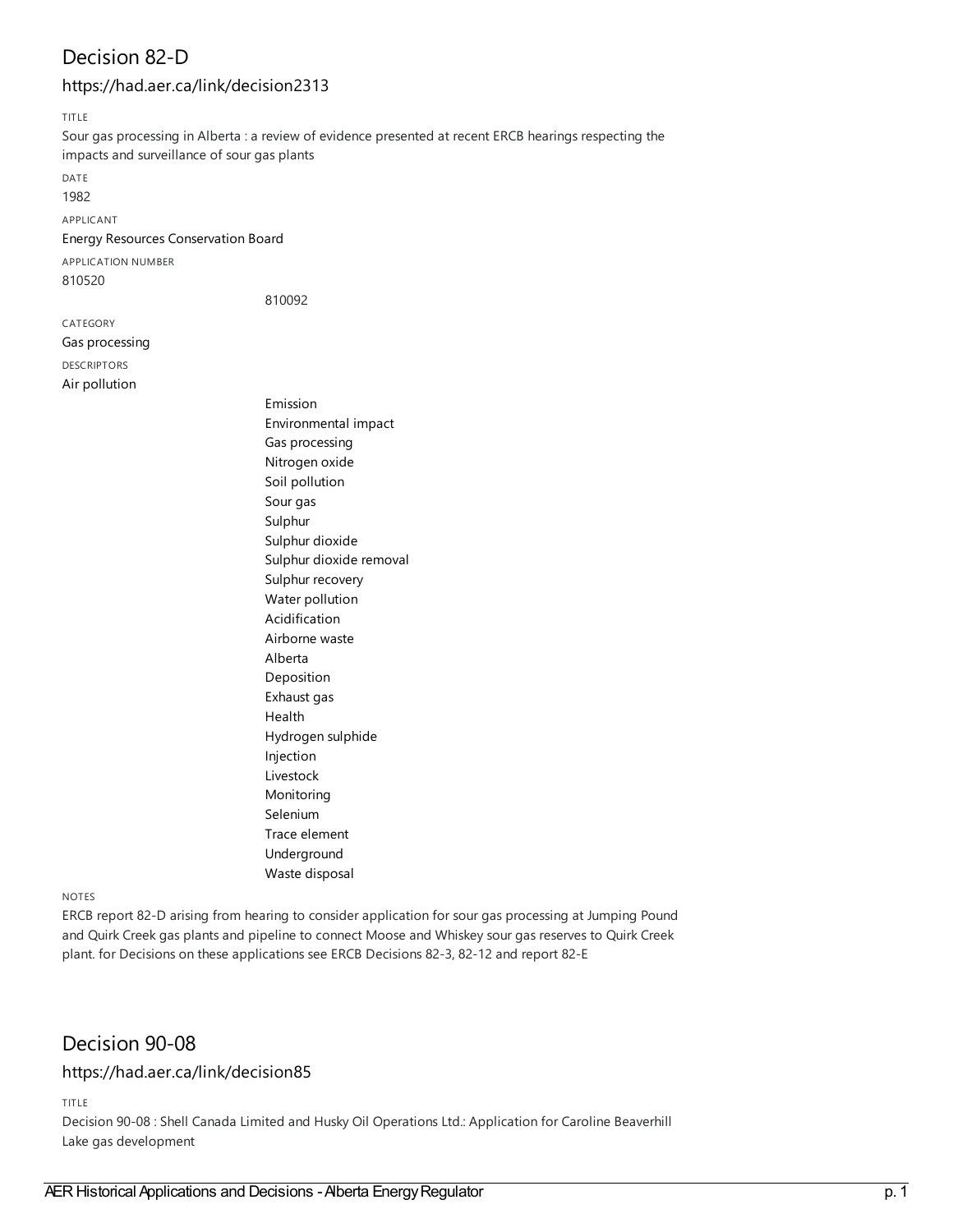### DATE

#### APPLICANT

### Shell [Canada](https://had.aer.ca/list?q=name%253A%2522Shell%20Canada%20Limited%2522&p=1&ps=&sort=title_sort%20asc) Limited

### Husky Oil [Operations](https://had.aer.ca/list?q=name%253A%2522Husky%20Oil%20Operations%20Ltd.%2522&p=1&ps=&sort=title_sort%20asc) Ltd.

APPLICATION NUMBER 

| 890969  |
|---------|
| 891504  |
| 891505  |
| 891506  |
| 891478  |
| 891479  |
| 891480  |
| 891481  |
| 891482  |
| 891568  |
| 891569  |
| 891570  |
| 891571  |
| 900404  |
| 891483  |
| 891290  |
| 900236  |
| 891047  |
| 891757  |
| 891805  |
| 891804  |
| 891803  |
| 891703  |
| 891802  |
|         |
|         |
| Mink FJ |

Bietz BF

HEARING PANEL

DeSorcy GJ

HEARING TYPE Board CATEGORY Gas [processing](https://had.aer.ca/list?q=topic%253A%2522Gas%20processing%2522&p=1&ps=&sort=title_sort%20asc)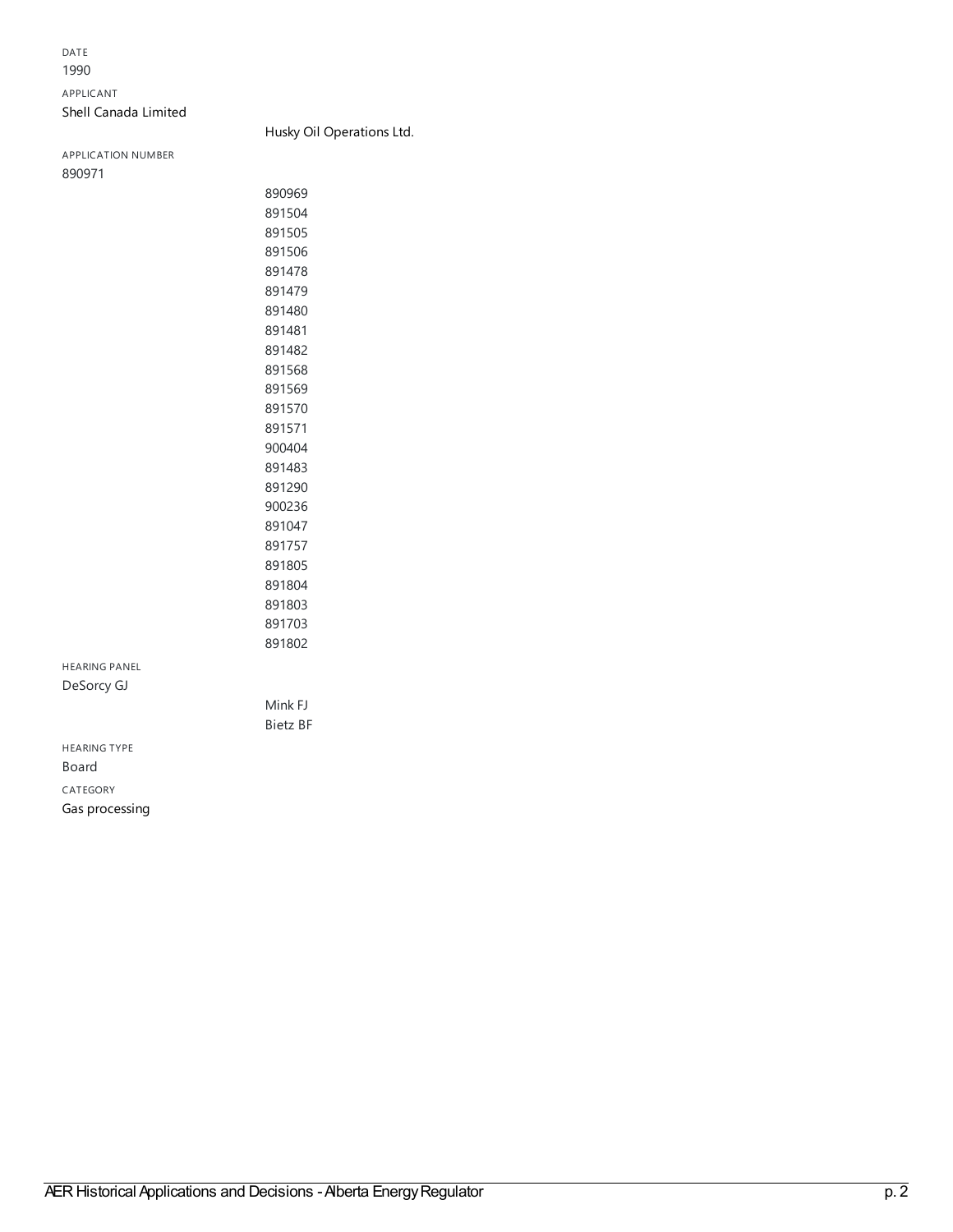[Caroline](https://had.aer.ca/list?q=topic%253A%2522Caroline%20gas%20project%2522&p=1&ps=&sort=title_sort%20asc) gas project Energy [development](https://had.aer.ca/list?q=topic%253A%2522Energy%20development%2522&p=1&ps=&sort=title_sort%20asc) Gas [pipeline](https://had.aer.ca/list?q=topic%253A%2522Gas%20pipeline%2522&p=1&ps=&sort=title_sort%20asc) Gas [processing](https://had.aer.ca/list?q=topic%253A%2522Gas%20processing%20plant%2522&p=1&ps=&sort=title_sort%20asc) plant Pipeline [construction](https://had.aer.ca/list?q=topic%253A%2522Pipeline%20construction%20permit%2522&p=1&ps=&sort=title_sort%20asc) permit Product [pipeline](https://had.aer.ca/list?q=topic%253A%2522Product%20pipeline%2522&p=1&ps=&sort=title_sort%20asc) [Sour](https://had.aer.ca/list?q=topic%253A%2522Sour%20gas%2522&p=1&ps=&sort=title_sort%20asc) gas Sulphur [recovery](https://had.aer.ca/list?q=topic%253A%2522Sulphur%20recovery%20plant%2522&p=1&ps=&sort=title_sort%20asc) plant [Bearberry](https://had.aer.ca/list?q=topic%253A%2522Bearberry%20field%2522&p=1&ps=&sort=title_sort%20asc) field Benefit cost [analysis](https://had.aer.ca/list?q=topic%253A%2522Benefit%20cost%20analysis%2522&p=1&ps=&sort=title_sort%20asc) Carbon [dioxide](https://had.aer.ca/list?q=topic%253A%2522Carbon%20dioxide%2522&p=1&ps=&sort=title_sort%20asc) [Capitalized](https://had.aer.ca/list?q=topic%253A%2522Capitalized%20cost%2522&p=1&ps=&sort=title_sort%20asc) cost Claus [process](https://had.aer.ca/list?q=topic%253A%2522Claus%20process%2522&p=1&ps=&sort=title_sort%20asc) [Conservation](https://had.aer.ca/list?q=topic%253A%2522Conservation%2522&p=1&ps=&sort=title_sort%20asc) [Economic](https://had.aer.ca/list?q=topic%253A%2522Economic%20analysis%2522&p=1&ps=&sort=title_sort%20asc) analysis [Emergency](https://had.aer.ca/list?q=topic%253A%2522Emergency%20procedure%2522&p=1&ps=&sort=title_sort%20asc) procedure [Emission](https://had.aer.ca/list?q=topic%253A%2522Emission%2522&p=1&ps=&sort=title_sort%20asc) [Environmental](https://had.aer.ca/list?q=topic%253A%2522Environmental%20impact%2522&p=1&ps=&sort=title_sort%20asc) impact [ID-81-03](https://had.aer.ca/list?q=topic%253A%2522ID-81-03%2522&p=1&ps=&sort=title_sort%20asc) [ID-88-01](https://had.aer.ca/list?q=topic%253A%2522ID-88-01%2522&p=1&ps=&sort=title_sort%20asc) [Feasibility](https://had.aer.ca/list?q=topic%253A%2522Feasibility%2522&p=1&ps=&sort=title_sort%20asc) [Forecasting](https://had.aer.ca/list?q=topic%253A%2522Forecasting%2522&p=1&ps=&sort=title_sort%20asc) [Groundwater](https://had.aer.ca/list?q=topic%253A%2522Groundwater%2522&p=1&ps=&sort=title_sort%20asc) [Nitrogen](https://had.aer.ca/list?q=topic%253A%2522Nitrogen%20oxide%2522&p=1&ps=&sort=title_sort%20asc) oxide Noise [\(sound\)](https://had.aer.ca/list?q=topic%253A%2522Noise%20(sound)%2522&p=1&ps=&sort=title_sort%20asc) [NTS](https://had.aer.ca/list?q=topic%253A%2522NTS%2082O%2522&p=1&ps=&sort=title_sort%20asc) 82O [NTS](https://had.aer.ca/list?q=topic%253A%2522NTS%2083B%2522&p=1&ps=&sort=title_sort%20asc) 83B [Operating](https://had.aer.ca/list?q=topic%253A%2522Operating%20cost%2522&p=1&ps=&sort=title_sort%20asc) cost Petroleum [conservation](https://had.aer.ca/list?q=topic%253A%2522Petroleum%20conservation%2522&p=1&ps=&sort=title_sort%20asc) Public [interest](https://had.aer.ca/list?q=topic%253A%2522Public%20interest%2522&p=1&ps=&sort=title_sort%20asc) [Reliability](https://had.aer.ca/list?q=topic%253A%2522Reliability%2522&p=1&ps=&sort=title_sort%20asc) [Safety](https://had.aer.ca/list?q=topic%253A%2522Safety%2522&p=1&ps=&sort=title_sort%20asc) [Socio-economic](https://had.aer.ca/list?q=topic%253A%2522Socio-economic%20effect%2522&p=1&ps=&sort=title_sort%20asc) effect Soil [conservation](https://had.aer.ca/list?q=topic%253A%2522Soil%20conservation%2522&p=1&ps=&sort=title_sort%20asc) Soil [pollution](https://had.aer.ca/list?q=topic%253A%2522Soil%20pollution%2522&p=1&ps=&sort=title_sort%20asc) [Sulphur](https://had.aer.ca/list?q=topic%253A%2522Sulphur%20dioxide%2522&p=1&ps=&sort=title_sort%20asc) dioxide Sulphur [recovery](https://had.aer.ca/list?q=topic%253A%2522Sulphur%20recovery%2522&p=1&ps=&sort=title_sort%20asc) Water [disposal](https://had.aer.ca/list?q=topic%253A%2522Water%20disposal%2522&p=1&ps=&sort=title_sort%20asc) Water [pollution](https://had.aer.ca/list?q=topic%253A%2522Water%20pollution%2522&p=1&ps=&sort=title_sort%20asc) Water [quality](https://had.aer.ca/list?q=topic%253A%2522Water%20quality%2522&p=1&ps=&sort=title_sort%20asc)

LEGAL REFERENCES

Oil and Gas Conservation Act S4

NOTES

Decision D90-8 on proceeding No. 890971 and on applications by Shell, Husky and associated parties for production, processing and transportation facilities for sour gas reserves in the Caroline Beaverhill Lake area (all in TP.31-36, R.3-10 W5M); Board hearing commenced 1990-04-17 and continued to 1990- 05-10 with final argument 1990-05-28/29